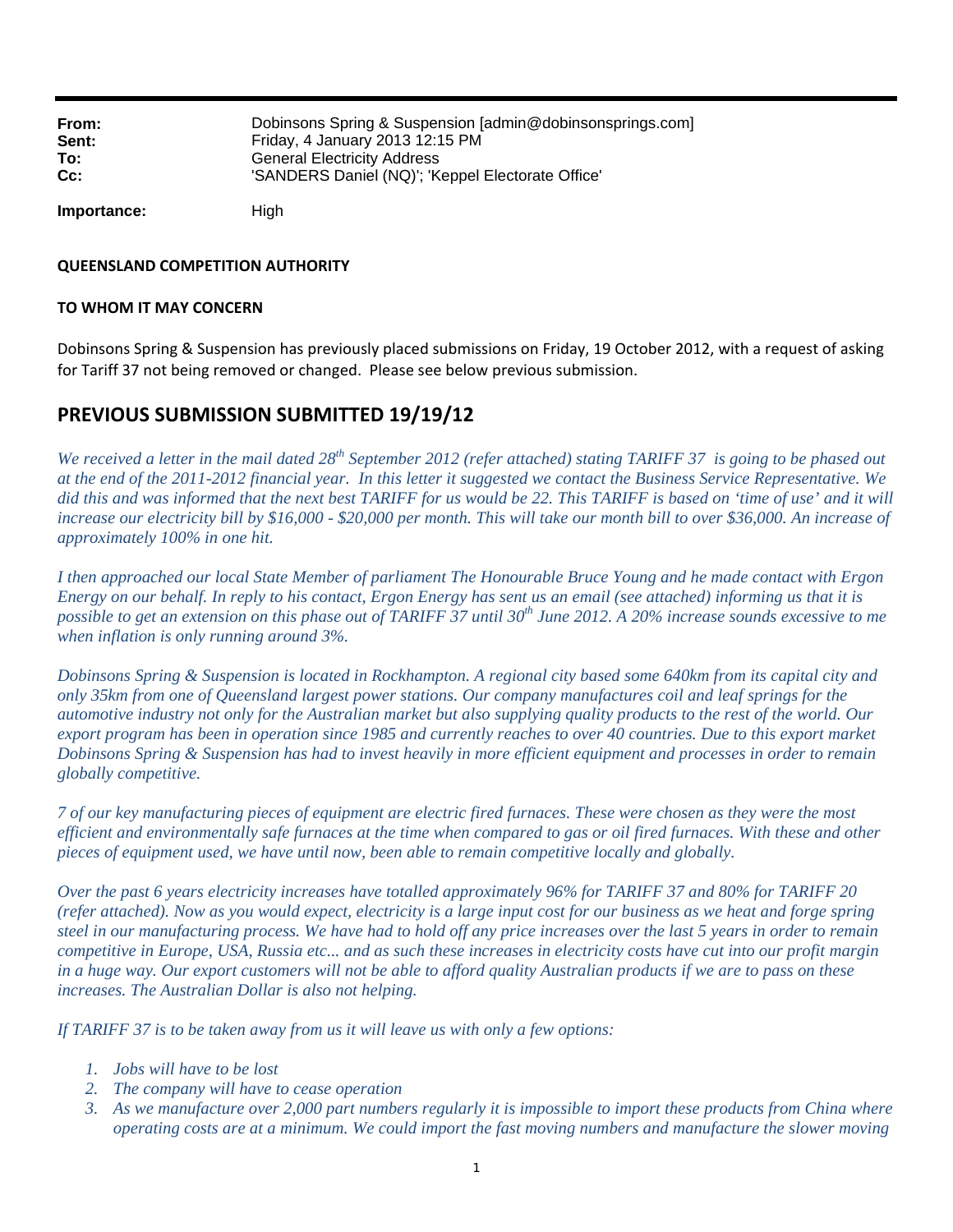*numbers but then my purchasing power on raw products (steel etc...) will be lost and in turn those prices will increase also.* 

*4. Generate our own electricity by means of a 20 foot container style generator. However, initial investigation this is not a very viable option either.* 

*So really I see no alternative to staying in business with the already 96% increase over the last 6 years and now an approximate 100% increase on top of the 96% next year. How can the electricity company justify these sorts of price increases. Their main input cost is coal and that has dropped in price by almost 50% over the last year alone. With our factory in Rockhampton being in the middle of the Queensland Mining Industry, we are constantly hearing from our customers of the thousands of jobs being lost due to the drop in coal prices. The electricity is produced for around \$0.04 (4 cents) per KWh. With a 100% mark-up it would be a good profit margin for any business but to increase the margin by what Ergon Energy is doing is not justifiable when considering the volume produced.* 

*In summary I can't see any alternatives for our business situation and if TARIFF 37 is taken away, all I can see is an Australian family business that has been operating since 1953 and with its 3rd generation just beginning becoming obsolete and with no future for it or its employees.* 

*Please grant us an extension to 30th June 2016 to enable us to find a way to keep the business going and growing throughout this transitional period. We are all Queenslanders so let's all work together and make this state great once again.* 

# **SUBMISSION DATED 04/01/13**

Since our previous submission I have attended a meeting held by the Q.C.A. in Mackay which was valuable in obtaining further knowledge on the changes to tariffs and we have been very proactive in sourcing all other alternatives. I have made much research during the past two months looking at all possibilities to alternative options to our electricity usage. However until now I have not been able to find any other solution that will compete with Tariff 37.

I have also learned gas is increasing 350% in 2016 and oil is too expensive. Our electric furnaces have 25 years of life remaining in them. The cost to build gas or oil fired furnaces is prohibitive. Solar electricity is not economical. We would require 6,600 square metres of solar panels, The cost is prohibitive and these are not reliable, as well as the sun does not reach Rockhampton until 7.00am on the 22 June, and our factory starts work at 7.30am and the furnaces would not have enough electricity to run in winter. Rockhampton is situated behind the Berserker mountains.

To replace our 7 electric furnaces in either gas or oil fired would vary in cost between \$500,000 to \$1,000,000 each furnace.

The next competitive tariff is Tariff 46 which has a demand charge of \$27.40. We use on any Monday morning approximately 800 kw, that equates to \$22,000 demand charge then our electricity bill on top of that would bring our electricity bill to a total of approximately \$40,000 per month. Our usual monthly electricity bill ranges from \$16,000 to \$23,000 a month so as you can see our electricity will increase approximately 100%, that is on top of a 100% increase since 2006 (6 years), making a total of 200% in 7 years, that is obscene.

As Dobinsons Spring & Suspension exports to 40 countries I will become uncompetitive if I increase my prices any further. We have to compete with China, Asia, South America, India, etc, who all have the competitive edge over us in Australia. They all have cheap wages and energy costs. To compete with these countries we run Lean Manufacturing System and have equipped our plant with the most efficient machinery and electric furnaces so that we are competitive. Now with the 100% increase over the past 6 years, and another 100% increase in energy costs we will then not be competitive on the global market. As you name suggests "Queensland Competition Authority", I cannot see any evidence of the QCA keeping energy costs globally competitive. If any other business could increase their costs by 100% in 6 years and then 100% in one go, they would be shut down. I can't see why the first 6 year increase of 100% should not have already been more than sufficient to cover all business development and upgrading already within the line, poles, etc. In only November 2012 I increased our prices by 4%, the first time since 2007 and my customers all